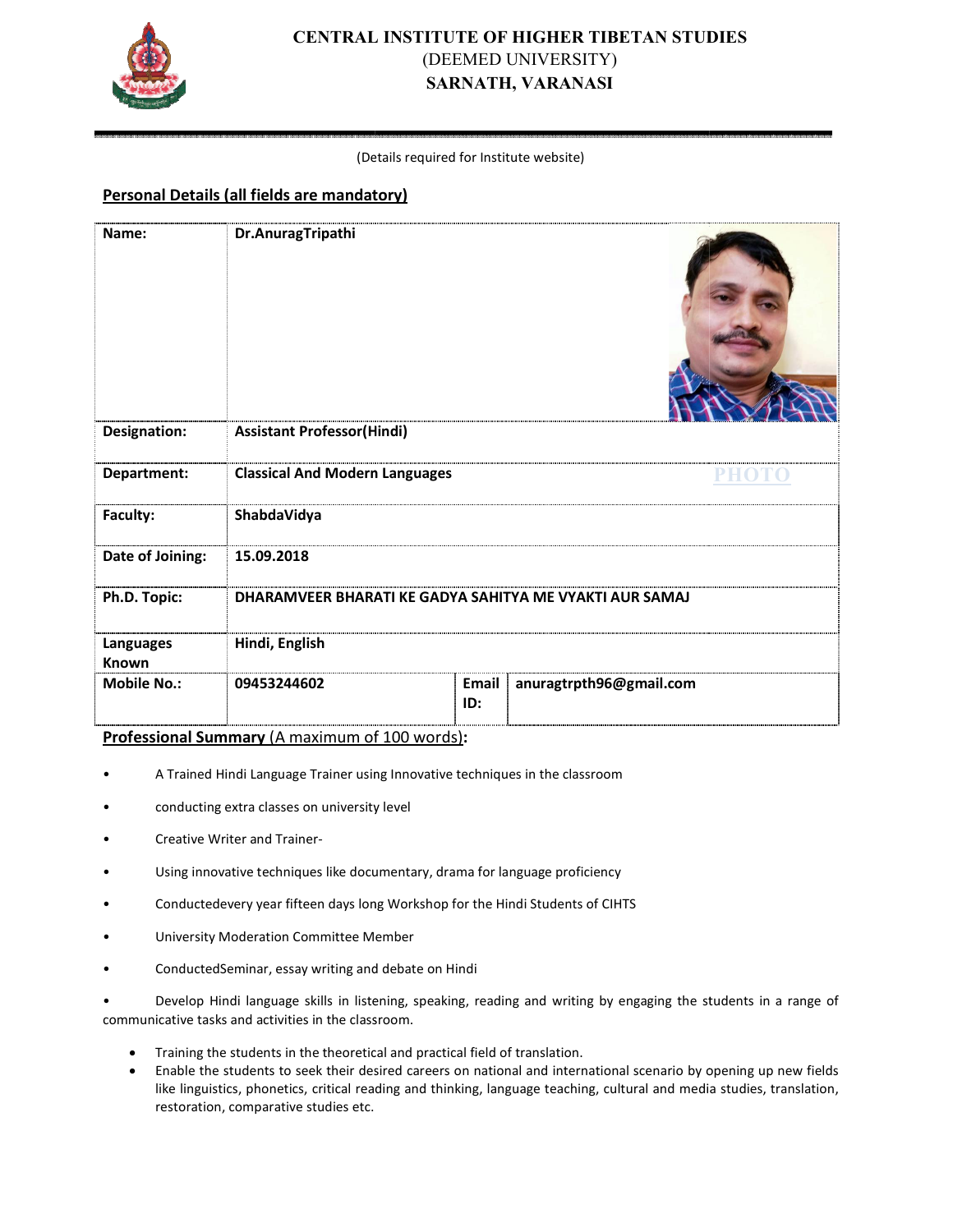• Building an interactive cross-cultural milieu in the classroom which hones their capabilities to communicate better in the real world.

• Enable the students to read various forms of texts in the classroom and evaluating their lives in the larger scope of critical debates.

• Cultivating the academic professionalism towards research and publication with a better sense of ethics of research.

## **Areas of Specialisation& Research Interests:**

#### **Areas of Specialisation**

- Chhayavad
- Hindi Samalochna
- BhashaVigyan
- BhartiyaEvamPashchatyaKavyaShashtra

#### •**Research Interests**

- Katha SahityaaurBauddhdarshan
- **StriVimarsh**

### **Teaching Experience:**

2007-16 Assistant Professor (contractual ), Department of Hindi, Dr.Ghanshyam Singh P.G. College, Soyepur, Varanasi.

2016-14<sup>th</sup> September 2018 Guest Faculty, Hindi, Department of Classical and Modern Languages, Faculty of ShabdaVidya,CIHTS, Sarnath, Varanasi

## **Research Projects, On-going/ Completed:**

#### **Publications:**

Research Paper/Article:

(1) "राष्ट्रभाषा हिन्दी की समस्याएँ एवं समाधान", Rajbhasha Hindi ChintanAurChetana,

BharatiyaRajbhashaVikasSansthan, Dehradoon (Uttarakhand). ISBN No. 978-81-7555-5006.

- (2) "सूरज का सातवां घोड़ा उपन्यास में समाज" ShodhHastakshep Varanasi, ISSN No. 2331/4644/27-30.
- (3) "गुनाहों के देवता में व्यक्ति और समाज" Creation, AryaMahila P.G. College, Varanasi, ISSN No. 2231-3923.
- (4) "स्त्री विमर्श और महिला उपन्यासकार" Creation, AryaMahila P.G. College, Varanasi, ISSN No. 2231-3923/43-

47.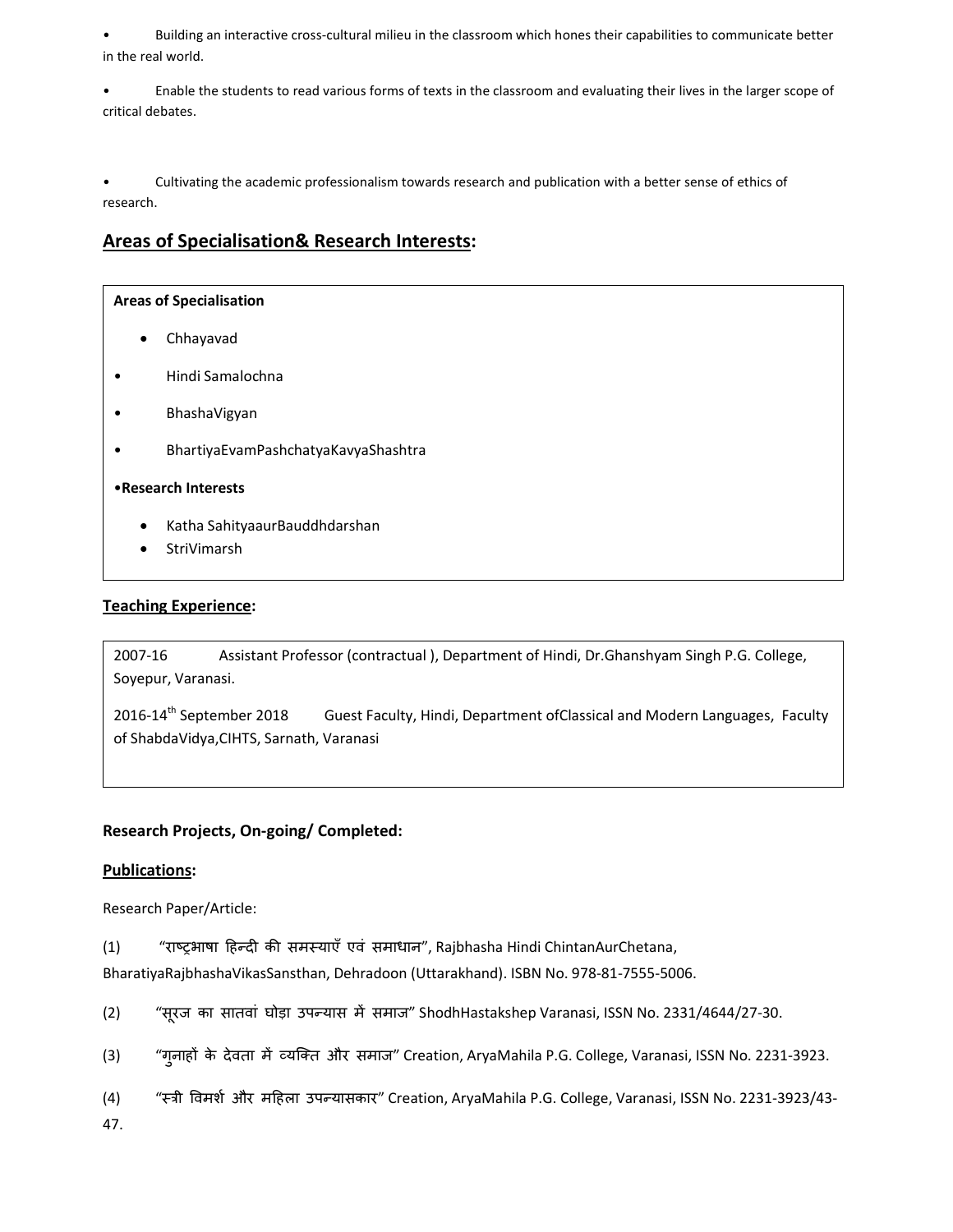(5) "प्रगतिवाद और नागार्जुन"Utopia Amethi, U.P. ISSN No. 0974-0414/01.

(6) "अरविन्द का सर्वांग योग दर्शन" Shikshaka-Abhivyakti, Handia P.G. College, Allahabad, ISSN No. 0975-8097/37-39.

(7) "नयी कहानी और कमले4वर" Anvikshiki Varanasi ISSN No.0973-9777/31/33.

(8) "नयी कविता में व्यक्ति चेतना", Paripreksya, Varanasi, ISSN No.2278-0602.

(9) "शमशेर के काव्य में सामाजिक-राष्ट्रीय निरूपण" Pre-reviewed referred journal Varanasi. ISSN No. 2319-2755/127-125.

 $(10)$ "हिन्दी पत्रकारिता और मदनमोहन मालवीय" AryaMahila P.G. College, Varanasi. ISBN No. 978-81-7555-5006.

(11) "संत रविदास के साहित्य में सामाजिक चेतना "NagariPatrika, Varanasi ISSN No.2348-0750.

(12) "नवलेखन और हिन्दी कविता", Journal of Academic Research Varanasi, Vol. 4, January-June 2017, ISSN-2393-798X

(13) "हिन्दी उपन्यास और महिला उपन्यासकार", NagriPatrika, Varanasi, Vol. 8, November-December, 2011.

(14) "विवेकी राय के उपन्यासों में ग्रामीण बोध" ShodhHastakshep Varanasi, ISSN No. 2331/4644/27-30.

15. "AadhunikParivesh me Ramrajyakiparikalpana" Ram Katha ,VaishvikParidrishya, Editor Dr.Brijbala Singh, University Publication , New Delhi, ISBN NO. 978-81-7555-872-4